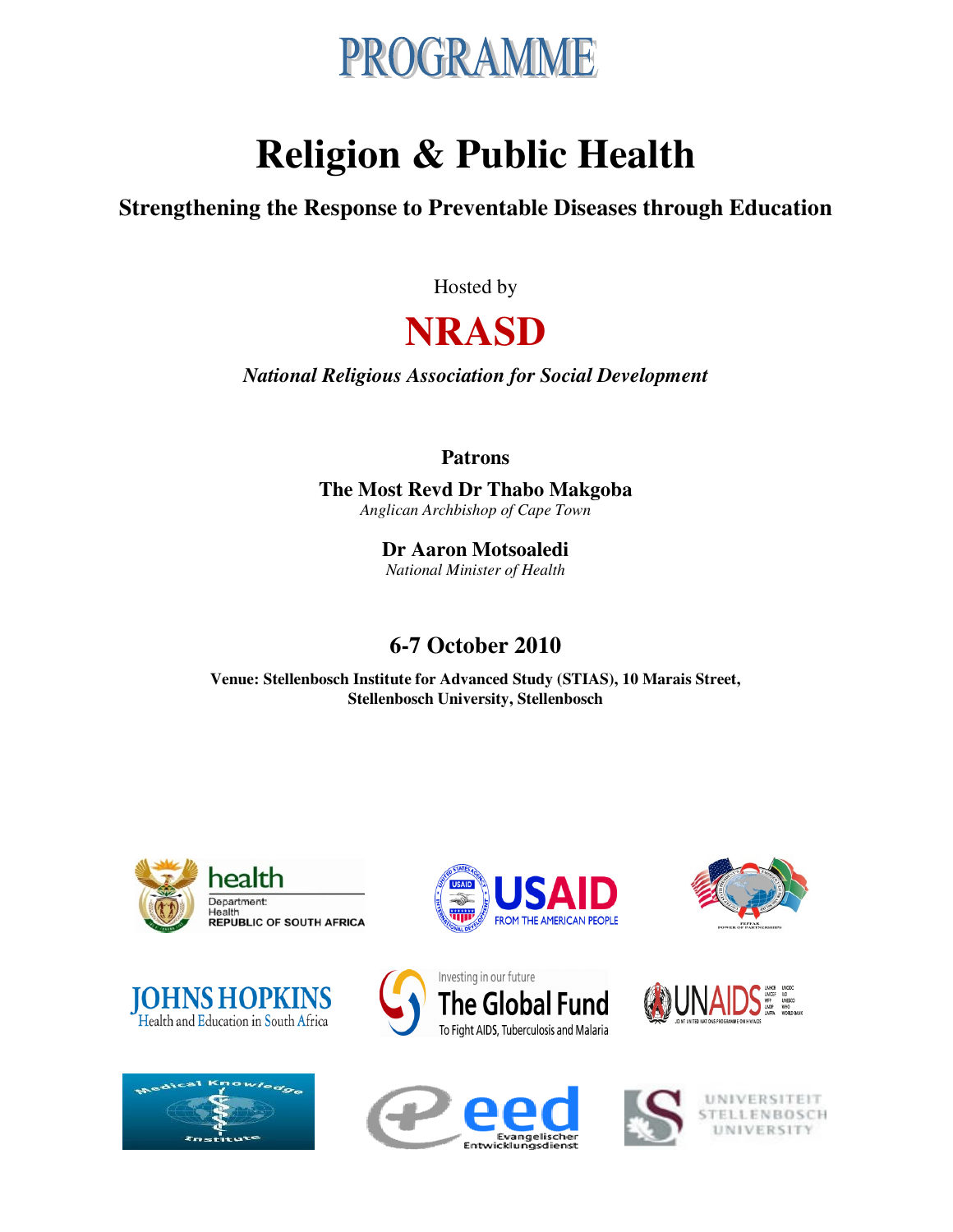### **Tuesday 5 October 2010**

| $12h30 - 19h00$ | Arrival of guests, shuttles service between Cape Town international airport, registration<br>in Protea Hotel, Technopark, Stellenbosch. NRASD Board Meeting |
|-----------------|-------------------------------------------------------------------------------------------------------------------------------------------------------------|
|                 | Wednesday 6 October 2010                                                                                                                                    |
| $07h00 - 07h45$ | Breakfast in hotel                                                                                                                                          |
| 07h45           | Shuttle service from hotel to Wallenberg Research Centre, STIAS, 10 Marais Street                                                                           |
| $08h00 - 08h30$ | Registration for day visitors at STIAS                                                                                                                      |
|                 | <b>WELCOME &amp; INTRODUCTION</b>                                                                                                                           |
| $08h30 - 08h45$ | <b>Father Richard Menatsi</b><br>Chairperson, NRASD                                                                                                         |
|                 | <b>Sheikh Achmat Sedick.</b><br>Vice Chairperson, NRASD                                                                                                     |
|                 | Dr Renier Koegelenberg<br>Executive Secretary, NRASD                                                                                                        |
|                 | <b>Rev Canon Desmond Lambrechts</b><br>Director: NRASD Public Health Programme                                                                              |
|                 | <b>KEYNOTE SPEAKER</b>                                                                                                                                      |
| $08h45 - 09h20$ | Dr Thabo Makgoba<br>Anglican Archbishop of Cape Town                                                                                                        |
|                 | The contribution of religious networks to primary health care: challenges and<br>expectations                                                               |
|                 | <b>POLICIES &amp; PARTNERSHIPS</b>                                                                                                                          |
| 09h20-09h55     | <b>Rev. Paul Holley</b><br>Anglican UN Representative                                                                                                       |
|                 | Improving health care a global challenge                                                                                                                    |
| $09h55 - 10h15$ | Dr Catherine Sozi<br>Director UNAIDS South Africa                                                                                                           |
|                 | Synergy between national and international policy.                                                                                                          |
| $10h15 - 10h30$ | <b>Questions and Discussion</b>                                                                                                                             |
| $10h30 - 11h00$ | <b>Refreshments</b>                                                                                                                                         |
| $11h00 - 11h20$ | Dr. Eddie Mhlanga<br>Chief Director: Maternal, Child & Women Health                                                                                         |
|                 | Lowering maternal and infant mortality rates                                                                                                                |
| $11h20 - 11h40$ | Mr Michael Kachumi<br>Grants Manager: Churches Health Association of Zambia (CHAZ)                                                                          |
|                 | Partnerships between religious communities, government and Global Fund                                                                                      |
| $11h40 - 12h00$ | <b>Tinashe Chimbidzikai</b><br>Regional Coordinator Southern African Aids Trust, Zimbabwe                                                                   |
|                 | Global Fund and Community Systems Strengthening                                                                                                             |
| $12h00 - 12h30$ | <b>Questions and Discussion</b>                                                                                                                             |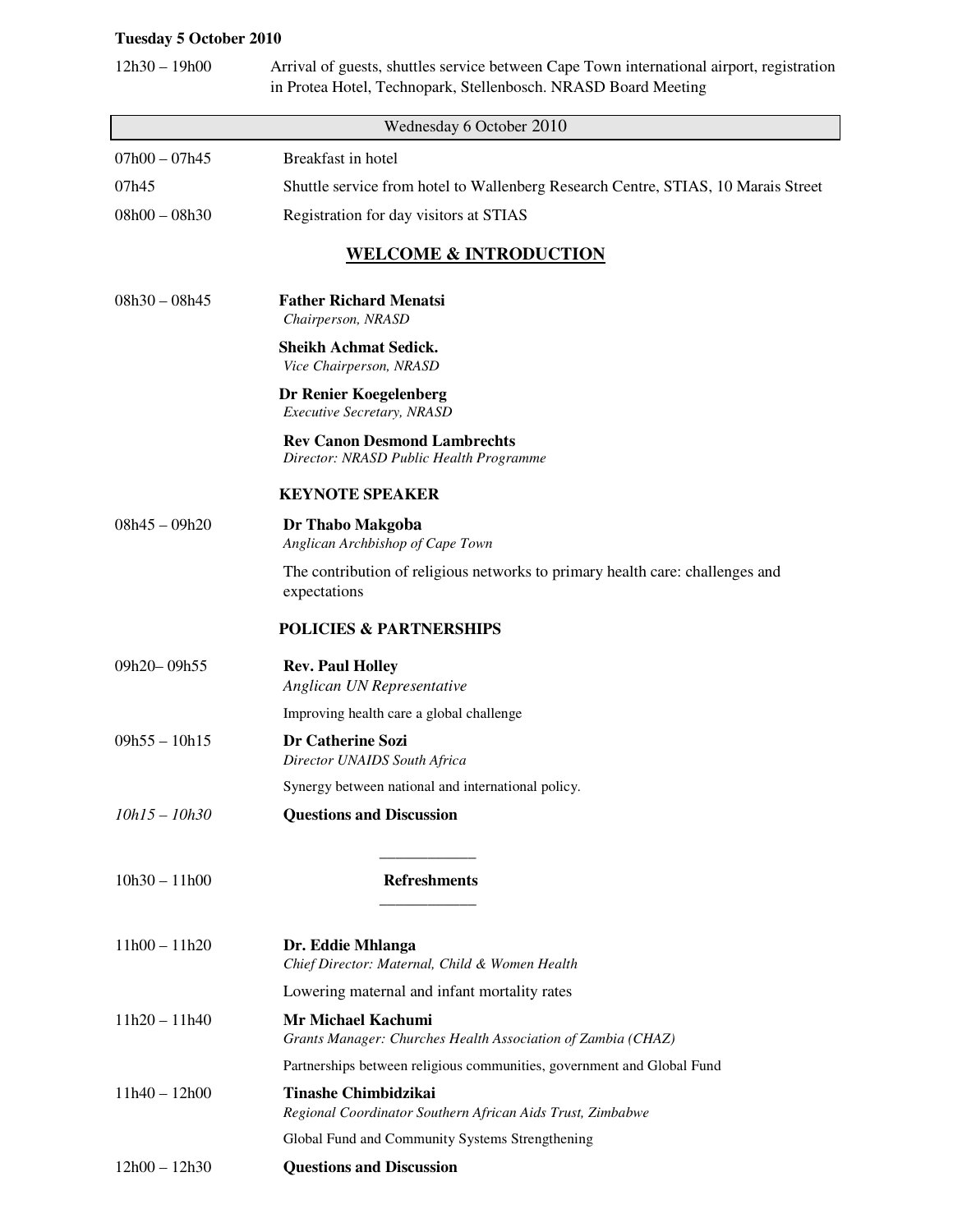| $12h30 - 14h00$ | Lunch                                                                                      |
|-----------------|--------------------------------------------------------------------------------------------|
| $14h00 - 14h20$ | <b>Sister Alison Munro</b><br>SACBC Aids Office                                            |
|                 | Newcastle project: partnering with Government and PEPFAR                                   |
| $14h20 - 14h40$ | <b>Sheikh Achmat Sedick</b><br>Muslim Judicial Council, Cape Town                          |
|                 | <b>Muslim Medical Association</b>                                                          |
|                 | <b>HIV/AIDS PEVENTION THROUGH MOBILISATION</b>                                             |
| $14h40 - 15h00$ | Prof Jan du Toit<br>Africa Centre for the Management of HIV &Aids, Stellenbosch University |
| $15h00 - 15h20$ | <b>Mr Mandla Ndlovu</b><br>Johns Hopkins Health and Education in South Africa (JHHESA)     |
|                 | Brothers for Life – involvement of men                                                     |
| $15h20 - 15h45$ | <b>Questions and Discussion</b>                                                            |
| $15h45 - 16h00$ | <b>Refreshments</b>                                                                        |
|                 | <b>KEYNOTE SPEAKER</b>                                                                     |
| 16h00-16h30     | Dr Aaron Motsoaledi<br>National Minister of Health                                         |
|                 | Partnerships to strengthen national response to preventable diseases                       |
| $16h30 - 16h45$ | <b>Questions and Discussion</b>                                                            |
| $16h45 - 18h00$ | <b>BREAK-AWAY GROUP DISCUSSIONS</b>                                                        |
| $18h00 - 18h30$ | <b>Report back from group discussions</b>                                                  |
| $18h30 - 19h15$ | <b>Dinner</b>                                                                              |
| $19h30 -$       | Bus shuttle to Stellenbosch Protea Hotel, Technopark                                       |
|                 | Thursday 7 October 2010                                                                    |
| $07h00 - 07h45$ | Breakfast in Protea Hotel, Technopark                                                      |
| 07h45           | Shuttle service from hotel to Wallenberg Research Centre, STIAS, 10 Marais Street          |
|                 | <b>HEALTH EDUCATION, GENDER &amp; PSYCHO-SOCIAL SUPPORT</b>                                |
| $08h30 - 09h00$ | <b>Dr Harold Robles</b><br>Medical Knowledge Institute (MKI)                               |
|                 | Prevention of infections through education and hygiene support, teenagers                  |
| $09h00 - 09h30$ | Dr Miranda Pillay<br>University of the Western Cape                                        |
|                 | Religion, Gender and Aids                                                                  |
|                 |                                                                                            |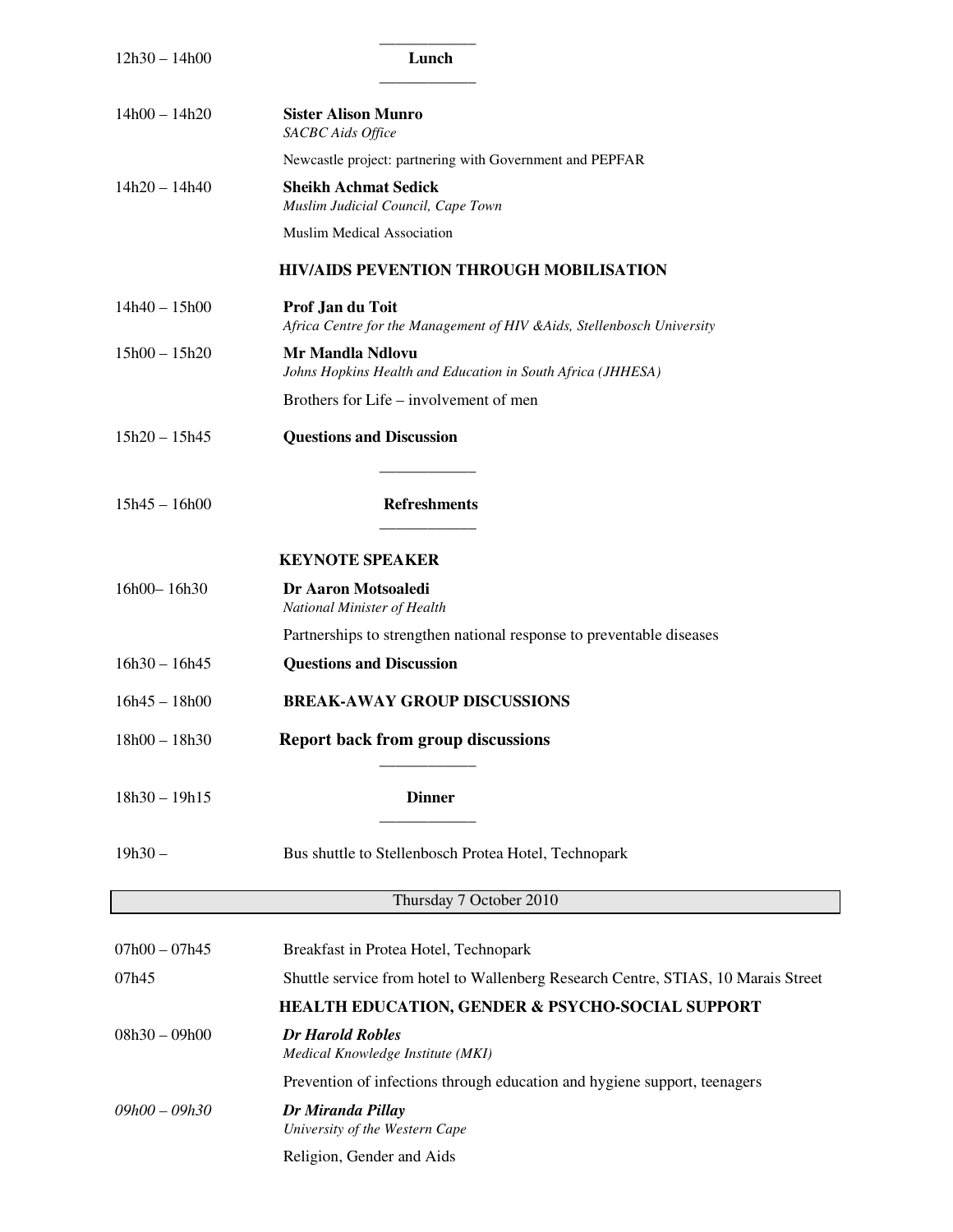| 09h30– 09h50    | <b>Ms Delia Engle</b><br>Ma Afrika Tikkun                        |
|-----------------|------------------------------------------------------------------|
|                 | Health programme of Ma Afrika Tikkun                             |
| $09h50 - 10h10$ | <b>Mrs Rozette Jeptha</b><br>Anglican Aids and Health Care Trust |
|                 | Psycho-social support in a local congregation                    |
| $10h10 - 10h30$ | <b>Questions and Discussion</b>                                  |
| $10h30 - 11h00$ | <b>Refreshments</b>                                              |
|                 | <b>SUBSTANCE ABUSE, NUTRITION &amp; SUPPLEMENTS</b>              |
| 11h00-11h20     | Dr Kebogile Mokwena<br>University of Limpopo - Medunsa           |
|                 | Role of religious sector in preventing drug abuse                |
| $11h20 - 11h40$ | Dr. Ulrich Kochsiek<br>Sediba Hope Aids Programme                |
|                 | Value of supplements in diet to strengthen immune systems        |
| $11h40 - 12h00$ | Mr Johan Marx<br><b>CENCE</b>                                    |
|                 | Community food production for a healthy diet                     |
| $12h00 - 12h30$ | <b>Questions and Discussion</b>                                  |
| $12h30 - 14h00$ | Lunch                                                            |
| $14h00 - 15h00$ | <b>BREAK-AWAY GROUP DISCUSSIONS</b>                              |
| $15h00 - 15h30$ | <b>Report back from group discussions</b>                        |
| $15h30 - 16h00$ | Way forward and conference statement                             |
| 16h00           | Departure of participants.                                       |

#### *Conference Coordination:*

Renier Koegelenberg Desmond Lambrechts Sipho Mahokoto Marlene Mahokoto Charl Fredericks Londy Cele Bronwyn Pearce Gary Bonney Lulamile Mzuzu Claudia Adendorff Lindiwe Doda